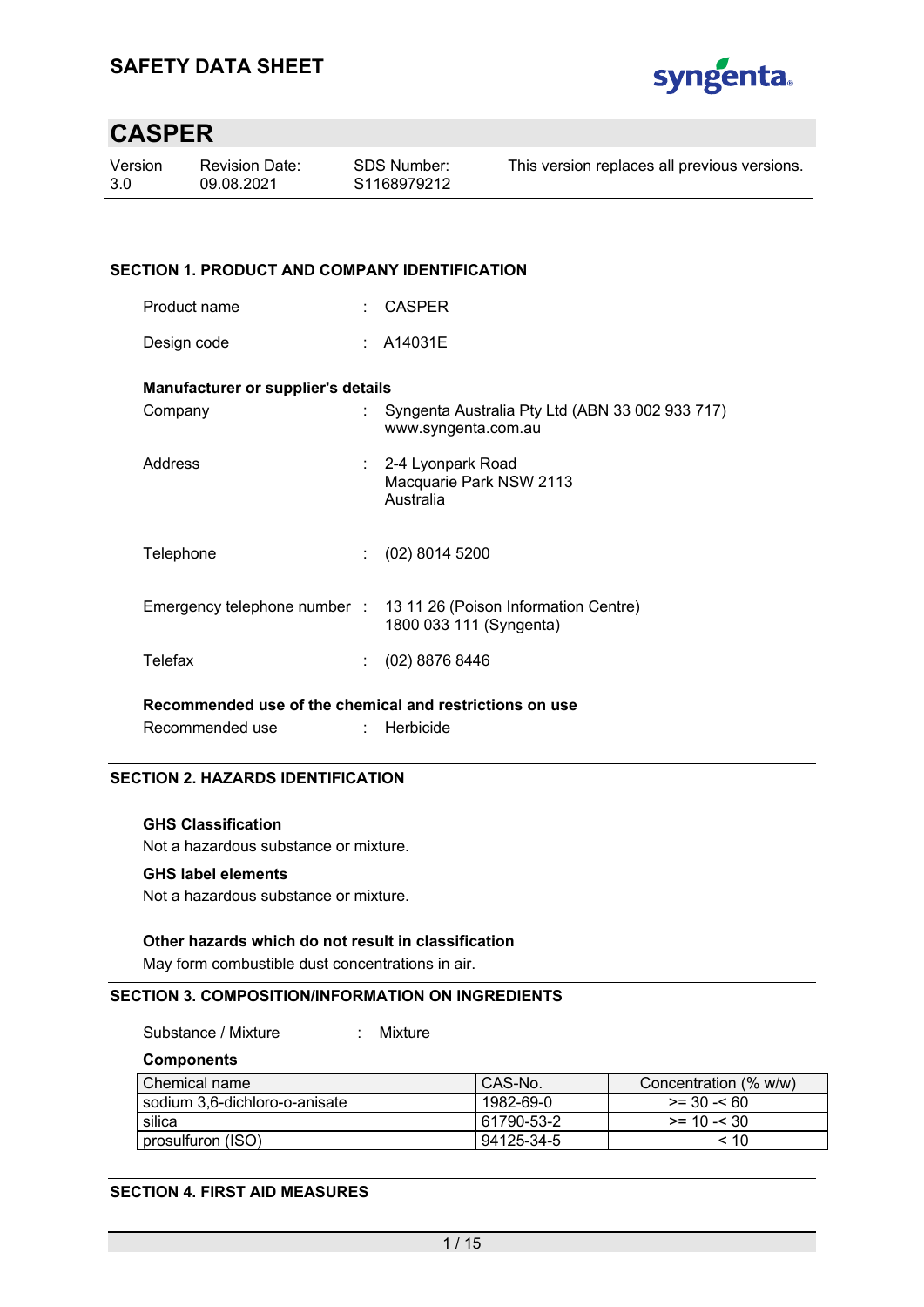### **SAFETY DATA SHEET**



# **CASPER**

| Version<br>3.0 | <b>Revision Date:</b><br>09.08.2021                               |   | <b>SDS Number:</b><br>S1168979212                                        | This version replaces all previous versions.                                                                                                                                                 |
|----------------|-------------------------------------------------------------------|---|--------------------------------------------------------------------------|----------------------------------------------------------------------------------------------------------------------------------------------------------------------------------------------|
|                |                                                                   |   |                                                                          |                                                                                                                                                                                              |
|                | General advice                                                    |   |                                                                          | Have the product container, label or Safety Data Sheet with<br>you when calling the emergency number, a poison control<br>center or physician, or going for treatment.                       |
|                | If inhaled                                                        | ÷ | Move the victim to fresh air.<br>tion.<br>Keep patient warm and at rest. | If breathing is irregular or stopped, administer artificial respira-<br>Call a physician or poison control centre immediately.                                                               |
|                | In case of skin contact                                           |   |                                                                          | Take off all contaminated clothing immediately.<br>Wash off immediately with plenty of water.<br>If skin irritation persists, call a physician.<br>Wash contaminated clothing before re-use. |
|                | In case of eye contact                                            |   | for at least 15 minutes.<br>Remove contact lenses.                       | Rinse immediately with plenty of water, also under the eyelids,<br>Immediate medical attention is required.                                                                                  |
|                | If swallowed                                                      |   | container or label.<br>Do NOT induce vomiting.                           | If swallowed, seek medical advice immediately and show this                                                                                                                                  |
|                | Most important symptoms<br>and effects, both acute and<br>delayed |   | Nonspecific<br>No symptoms known or expected.                            |                                                                                                                                                                                              |
|                | Notes to physician                                                | ÷ | Treat symptomatically.                                                   | There is no specific antidote available.                                                                                                                                                     |

#### **SECTION 5. FIREFIGHTING MEASURES**

| Suitable extinguishing media :            |    | Extinguishing media - small fires<br>Use water spray, alcohol-resistant foam, dry chemical or car-<br>bon dioxide.<br>Extinguishing media - large fires<br>Alcohol-resistant foam<br>or<br>Water spray                                                                                          |
|-------------------------------------------|----|-------------------------------------------------------------------------------------------------------------------------------------------------------------------------------------------------------------------------------------------------------------------------------------------------|
| Unsuitable extinguishing<br>media         | ÷. | Do not use a solid water stream as it may scatter and spread<br>fire.                                                                                                                                                                                                                           |
| Specific hazards during fire-<br>fighting |    | Fire will spread by smouldering or slow decomposition.<br>As the product contains combustible organic components, fire<br>will produce dense black smoke containing hazardous prod-<br>ucts of combustion (see section 10).<br>Exposure to decomposition products may be a hazard to<br>health. |
| Specific extinguishing meth-<br>ods       |    | Do not allow run-off from fire fighting to enter drains or water<br>courses.                                                                                                                                                                                                                    |
| Special protective equipment :            |    | Cool closed containers exposed to fire with water spray.<br>Wear full protective clothing and self-contained breathing ap-                                                                                                                                                                      |
| for firefighters                          |    | paratus.                                                                                                                                                                                                                                                                                        |
| Hazchem Code                              |    | 2Z                                                                                                                                                                                                                                                                                              |

#### **SECTION 6. ACCIDENTAL RELEASE MEASURES**

Personal precautions, protec- : Refer to protective measures listed in sections 7 and 8.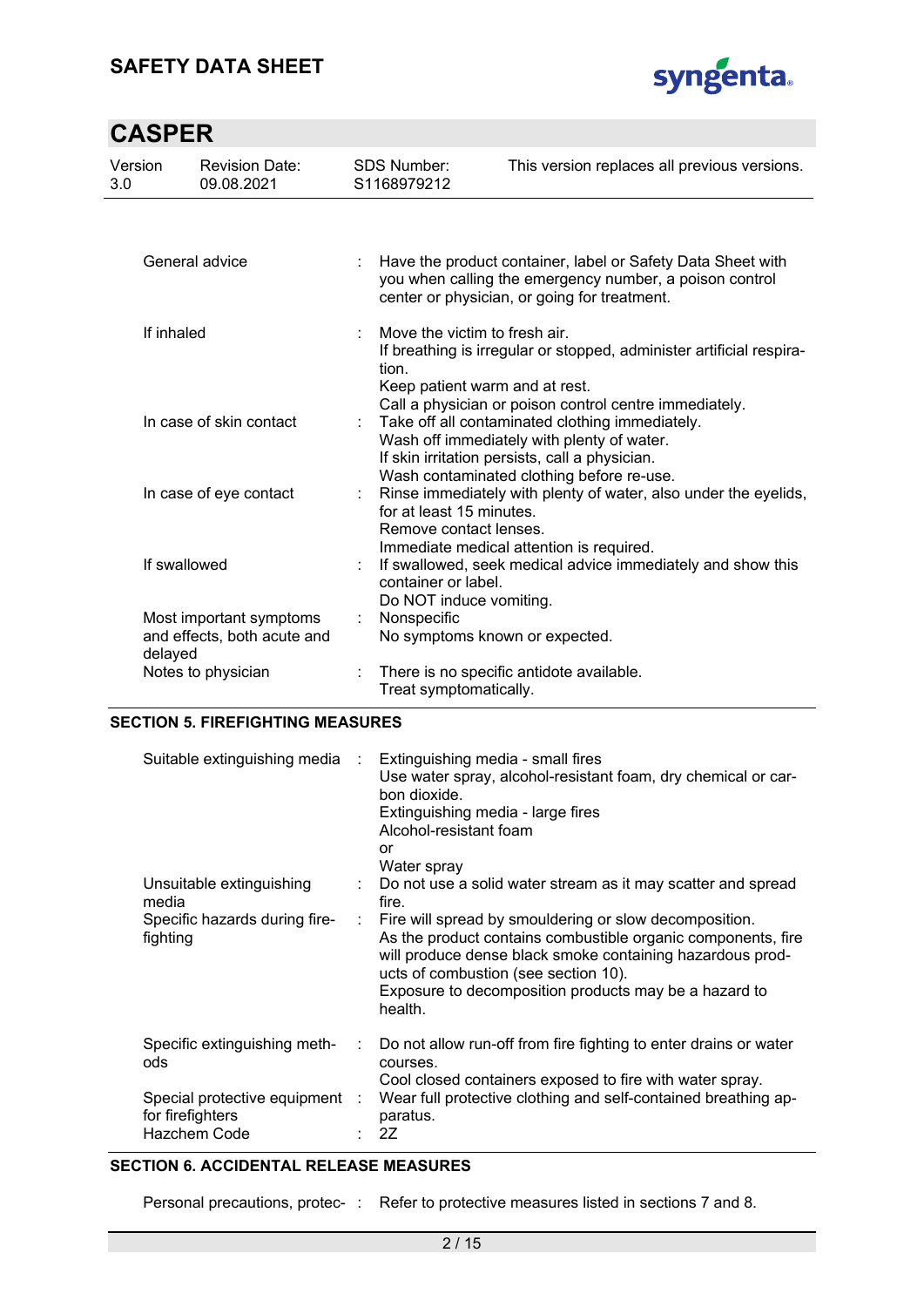

| Version<br>3.0 | Revision Date:<br>09.08.2021                             |  | SDS Number:<br>S <sub>1168979212</sub> | This version replaces all previous versions.                                                                                                                                                                                                                                                                                                                                                      |
|----------------|----------------------------------------------------------|--|----------------------------------------|---------------------------------------------------------------------------------------------------------------------------------------------------------------------------------------------------------------------------------------------------------------------------------------------------------------------------------------------------------------------------------------------------|
|                | tive equipment and emer-<br>gency procedures             |  | Avoid dust formation.                  |                                                                                                                                                                                                                                                                                                                                                                                                   |
|                | Environmental precautions                                |  | respective authorities.                | : Do not flush into surface water or sanitary sewer system.<br>If the product contaminates rivers and lakes or drains inform                                                                                                                                                                                                                                                                      |
|                | Methods and materials for<br>containment and cleaning up |  | air.                                   | Contain spillage, pick up with an electrically protected vacuum<br>cleaner or by wet-brushing and transfer to a container for dis-<br>posal according to local regulations (see section 13).<br>Do not create a powder cloud by using a brush or compressed<br>Clean contaminated surface thoroughly.<br>Clean with detergents. Avoid solvents.<br>Retain and dispose of contaminated wash water. |

#### **SECTION 7. HANDLING AND STORAGE**

| Advice on safe handling                       | This material is capable of forming flammable dust clouds in<br>air, which, if ignited, can produce a dust cloud explosion.<br>Flames, hot surfaces, mechanical sparks and electrostatic<br>discharges can serve as ignition sources for this material.<br>Electrical equipment should be compatible with the flammabil-<br>ity characteristics of this material. The flammability character-<br>istics will be made worse if the material contains traces of<br>flammable solvents or is handled in the presence of flamma-<br>ble solvents. |
|-----------------------------------------------|-----------------------------------------------------------------------------------------------------------------------------------------------------------------------------------------------------------------------------------------------------------------------------------------------------------------------------------------------------------------------------------------------------------------------------------------------------------------------------------------------------------------------------------------------|
|                                               | This material can become readily charged in most operations.                                                                                                                                                                                                                                                                                                                                                                                                                                                                                  |
|                                               | Avoid contact with skin and eyes.<br>When using do not eat, drink or smoke.<br>For personal protection see section 8.                                                                                                                                                                                                                                                                                                                                                                                                                         |
| Conditions for safe storage                   | Keep containers tightly closed in a dry, cool and well-<br>ventilated place.                                                                                                                                                                                                                                                                                                                                                                                                                                                                  |
|                                               | Keep out of the reach of children.<br>Keep away from food, drink and animal feedingstuffs.                                                                                                                                                                                                                                                                                                                                                                                                                                                    |
| Further information on stor-<br>age stability | Physically and chemically stable for at least 2 years when<br>stored in the original unopened sales container at ambient<br>temperatures.                                                                                                                                                                                                                                                                                                                                                                                                     |

#### **SECTION 8. EXPOSURE CONTROLS/PERSONAL PROTECTION**

#### **Components with workplace control parameters**

| Components        | CAS-No.    | Value type<br>(Form of<br>exposure) | Control parame-<br>ters / Permissible<br>concentration | <b>Basis</b> |
|-------------------|------------|-------------------------------------|--------------------------------------------------------|--------------|
| silica            | 61790-53-2 | <b>TWA</b>                          | 10 mg/m $3$                                            | AU OEL       |
| prosulfuron (ISO) | 94125-34-5 | TWA                                 | $4 \text{ ma/m}$ 3                                     | Syngenta     |

**Engineering measures** : THE FOLLOWING RECOMMENDATIONS FOR EXPOSURE CONTROLS/PERSONAL PROTECTION ARE INTENDED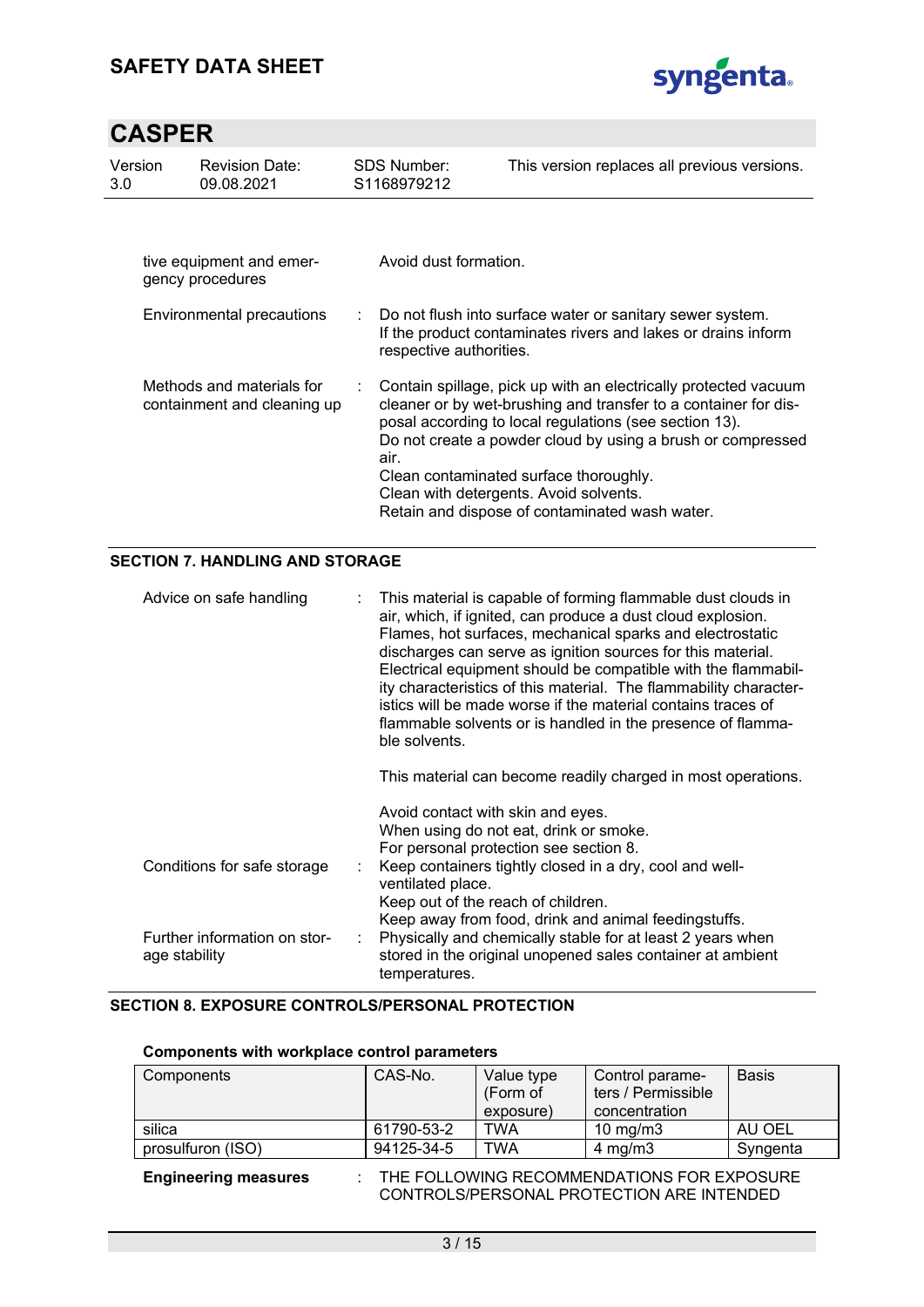### **SAFETY DATA SHEET**



| <b>CASPER</b>  |                                                       |                             |                                                                                                                                                                                                                             |
|----------------|-------------------------------------------------------|-----------------------------|-----------------------------------------------------------------------------------------------------------------------------------------------------------------------------------------------------------------------------|
| Version<br>3.0 | <b>Revision Date:</b><br>09.08.2021                   | SDS Number:<br>S1168979212  | This version replaces all previous versions.                                                                                                                                                                                |
|                |                                                       |                             | FOR THE MANUFACTURE, FORMULATION AND<br>PACKAGING OF THE PRODUCT. FOR COMMERCIAL<br>APPLICATIONS AND/OR ON-FARM APPLICATIONS<br>CONSULT THE PRODUCT LABEL.<br>Containment and/or segregation is the most reliable technical |
|                |                                                       |                             | protection measure if exposure cannot be eliminated.<br>The extent of these protection measures depends on the                                                                                                              |
|                |                                                       | actual risks in use.        |                                                                                                                                                                                                                             |
|                |                                                       | standards.<br>vice.         | Maintain air concentrations below occupational exposure<br>Where necessary, seek additional occupational hygiene ad-                                                                                                        |
|                | Personal protective equipment                         |                             |                                                                                                                                                                                                                             |
|                | Respiratory protection                                | quired.                     | No personal respiratory protective equipment normally re-<br>When workers are facing concentrations above the exposure<br>limit they must use appropriate certified respirators.                                            |
|                | Hand protection                                       |                             |                                                                                                                                                                                                                             |
|                | Remarks<br>Eye protection<br>Skin and body protection | requirements.               | No special protective equipment required.<br>No special protective equipment required.<br>No special protective equipment required.<br>Select skin and body protection based on the physical job                            |
|                | Protective measures                                   | priate professional advice. | The use of technical measures should always have priority<br>over the use of personal protective equipment.<br>When selecting personal protective equipment, seek appro-                                                    |
|                |                                                       | national standards          | Personal protective equipment should comply with relevant                                                                                                                                                                   |

#### **SECTION 9. PHYSICAL AND CHEMICAL PROPERTIES**

| Appearance             | granules<br>t.                           |  |
|------------------------|------------------------------------------|--|
| Colour                 | light grey to brown                      |  |
| Odour                  | characteristic                           |  |
| <b>Odour Threshold</b> | No data available<br>٠                   |  |
| рH                     | $6 - 10$<br>t.<br>Concentration: 1 % w/v |  |
| Melting point/range    | No data available<br>t                   |  |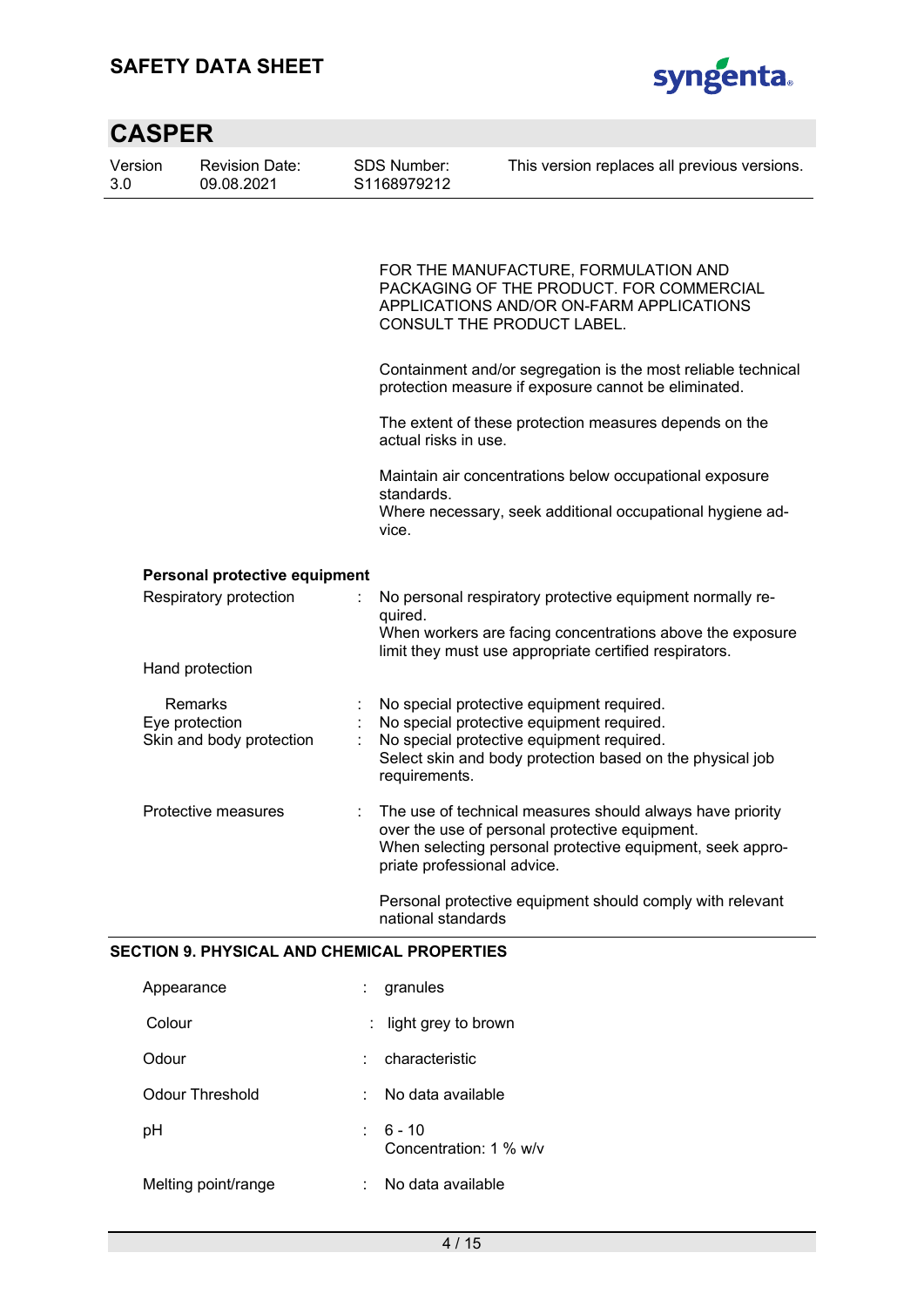

| Version<br>3.0 | <b>Revision Date:</b><br>09.08.2021                 |   | SDS Number:<br>S1168979212 | This version replaces all previous versions.                |
|----------------|-----------------------------------------------------|---|----------------------------|-------------------------------------------------------------|
|                |                                                     |   |                            |                                                             |
|                |                                                     |   |                            |                                                             |
|                | Boiling point/boiling range                         | ÷ | No data available          |                                                             |
|                | Flash point                                         |   | No data available          |                                                             |
|                | Evaporation rate                                    |   | No data available          |                                                             |
|                | Flammability (solid, gas)                           |   |                            | May form combustible dust concentrations in air.            |
|                | Burning number                                      |   | 4 (20 $°C$ )               |                                                             |
|                |                                                     |   | 4 (100 °C)                 |                                                             |
|                | Upper explosion limit / Upper<br>flammability limit | ÷ | No data available          |                                                             |
|                | Lower explosion limit / Lower<br>flammability limit | ÷ | No data available          |                                                             |
|                | Vapour pressure                                     |   | No data available          |                                                             |
|                | Relative vapour density                             |   | No data available          |                                                             |
|                | Density                                             |   | 1 g/cm3 (25 °C)            |                                                             |
|                | <b>Bulk density</b><br>Solubility(ies)              |   | $0.5 - 0.7$ g/ml           |                                                             |
|                | Water solubility                                    |   | No data available          |                                                             |
|                | Solubility in other solvents                        | ÷ | No data available          |                                                             |
|                | Partition coefficient: n-<br>octanol/water          |   | No data available          |                                                             |
|                | Auto-ignition temperature                           |   | No data available          |                                                             |
|                | Decomposition temperature                           |   | No data available          |                                                             |
|                | Minimum ignition temperature<br>Viscosity           |   | : $500 °C$                 |                                                             |
|                | Viscosity, dynamic                                  |   | No data available          |                                                             |
|                | Viscosity, kinematic                                |   | No data available          |                                                             |
|                | <b>Explosive properties</b>                         |   | Not explosive              |                                                             |
|                | Oxidizing properties                                |   |                            | The substance or mixture is not classified as oxidizing.    |
|                | Self-heating substances                             |   |                            | The substance or mixture is not classified as self heating. |
|                | Minimum ignition energy                             |   | $>1$ J                     |                                                             |
|                | Particle size                                       |   | No data available          |                                                             |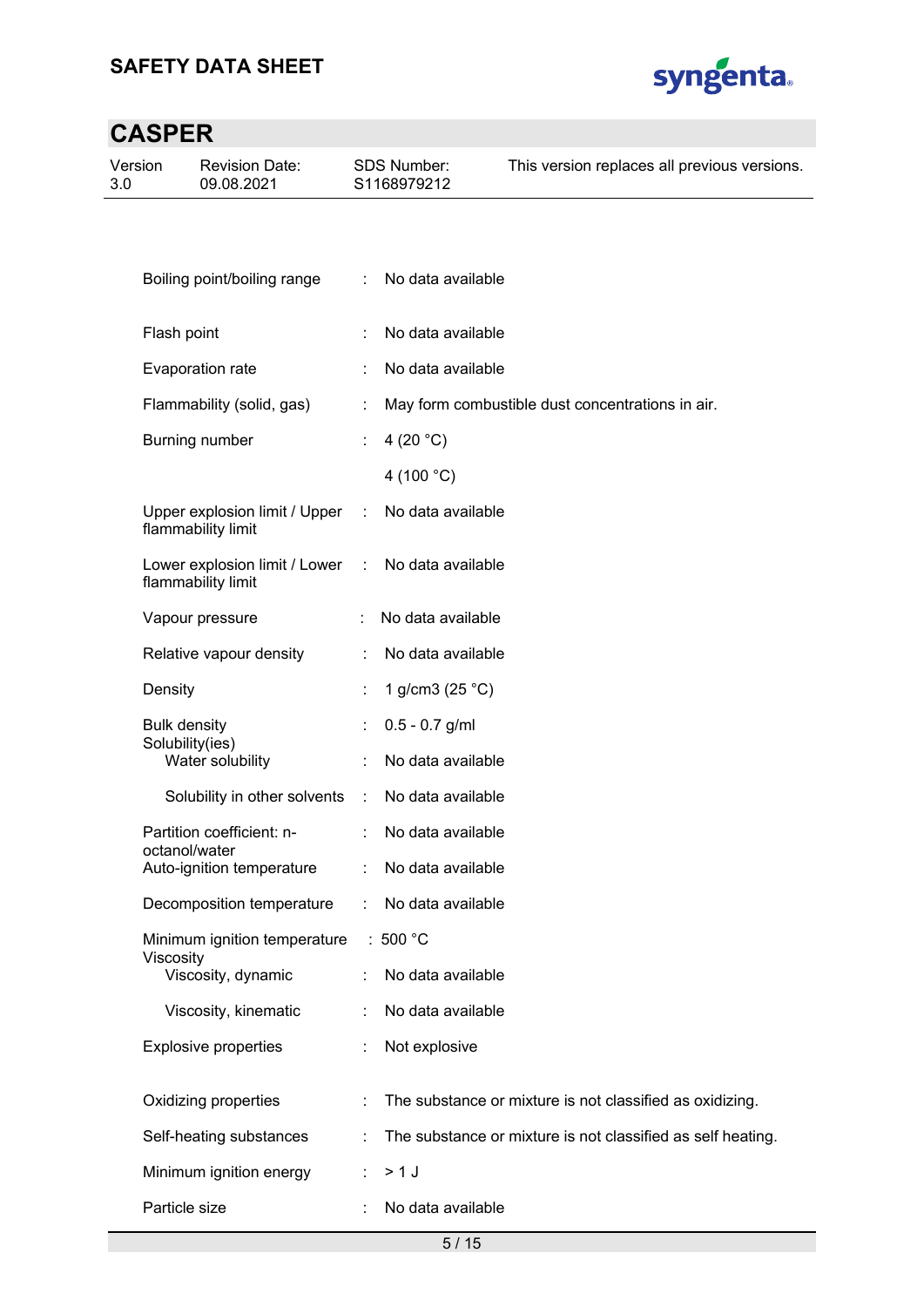

Version 3.0

Revision Date: 09.08.2021

This version replaces all previous versions.

#### **SECTION 10. STABILITY AND REACTIVITY**

| Reactivity              | : None reasonably foreseeable.                                                               |
|-------------------------|----------------------------------------------------------------------------------------------|
| Chemical stability      | : Stable under normal conditions.                                                            |
|                         | Possibility of hazardous reac- : No dangerous reaction known under conditions of normal use. |
| tions                   |                                                                                              |
| Conditions to avoid     | : No decomposition if used as directed.                                                      |
| Incompatible materials  | : None known.                                                                                |
| Hazardous decomposition | : No hazardous decomposition products are known.                                             |
| products                |                                                                                              |

#### **SECTION 11. TOXICOLOGICAL INFORMATION**

| Exposure routes                |                       | Ingestion<br>Inhalation<br>Skin contact<br>Eye contact                                                                                                                       |
|--------------------------------|-----------------------|------------------------------------------------------------------------------------------------------------------------------------------------------------------------------|
| <b>Acute toxicity</b>          |                       |                                                                                                                                                                              |
| <b>Product:</b>                |                       |                                                                                                                                                                              |
| Acute oral toxicity            |                       | LD50 (Rat, female): > 2,000 mg/kg<br>Assessment: The component/mixture is minimally toxic after<br>single ingestion.<br>Remarks: Based on data from similar materials        |
| Acute inhalation toxicity      | $\mathbb{Z}^{\times}$ | LC50 (Rat, male and female): $>$ 5.02 mg/l<br>Exposure time: 4 h<br>Test atmosphere: dust/mist<br>Assessment: The substance or mixture has no acute inhala-<br>tion toxicity |
| Acute dermal toxicity          |                       | LD50 (Rat, male and female): $>$ 2,000 mg/kg<br>Assessment: The substance or mixture has no acute dermal<br>toxicity<br>Remarks: Based on data from similar materials        |
| <b>Components:</b>             |                       |                                                                                                                                                                              |
| sodium 3,6-dichloro-o-anisate: |                       |                                                                                                                                                                              |
| Acute oral toxicity            | ÷.                    | LD50 (Rat, male and female): 4,600 mg/kg                                                                                                                                     |
| Acute inhalation toxicity      |                       | LC50 (Rat, male): 4.46 mg/l<br>Exposure time: 4 h<br>Test atmosphere: dust/mist<br>Remarks: Based on data from similar materials                                             |
| Acute dermal toxicity          | $\mathbb{Z}^{\times}$ | LD50 (Rat, male and female): $>$ 2,000 mg/kg<br>Assessment: The substance or mixture has no acute dermal<br>toxicity<br>Remarks: Based on data from similar materials        |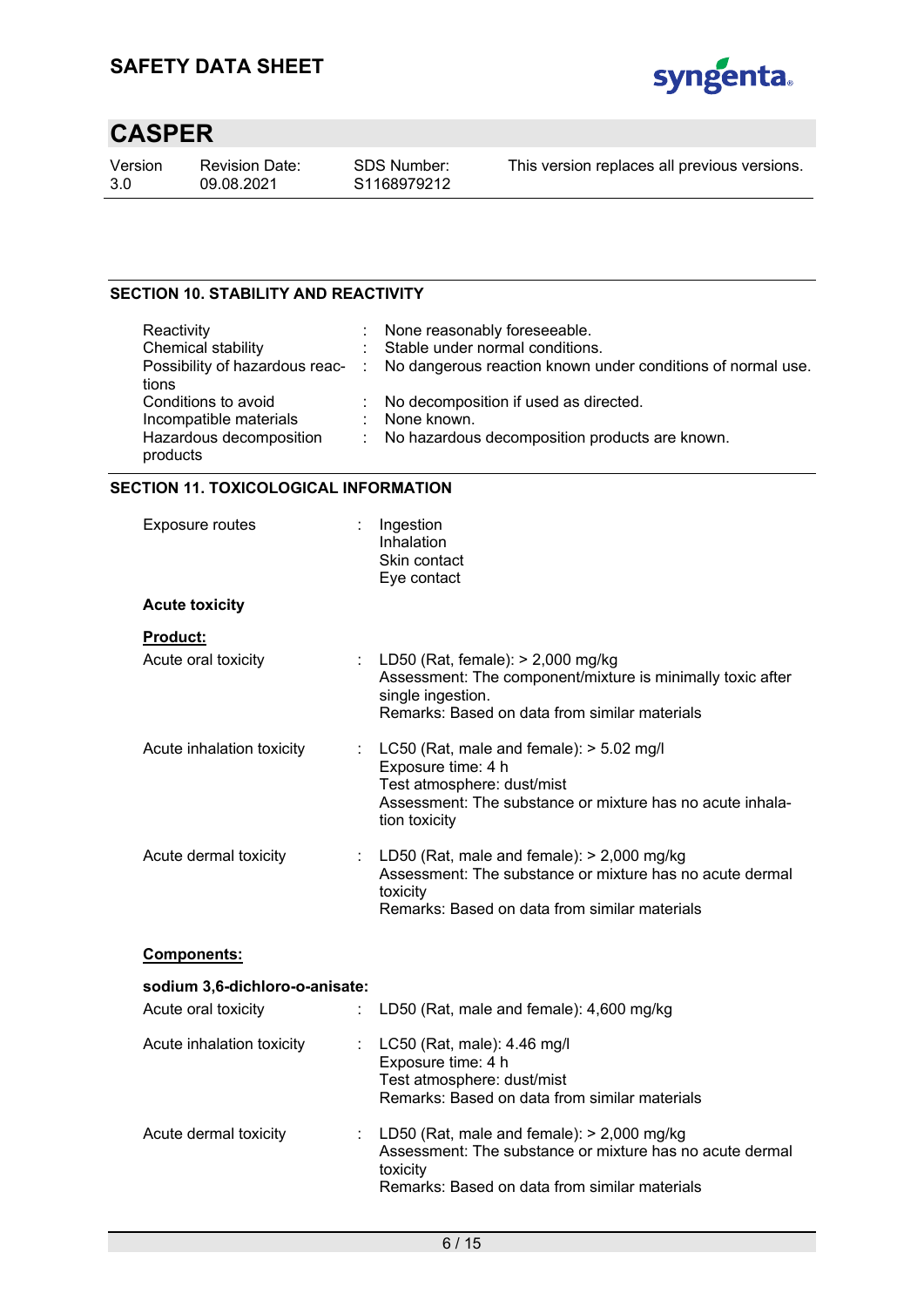

| Version<br>3.0 |                          | <b>Revision Date:</b><br>09.08.2021 |                | <b>SDS Number:</b><br>S1168979212                | This version replaces all previous versions.                                                                |
|----------------|--------------------------|-------------------------------------|----------------|--------------------------------------------------|-------------------------------------------------------------------------------------------------------------|
|                |                          |                                     |                |                                                  |                                                                                                             |
|                |                          | prosulfuron (ISO):                  |                |                                                  |                                                                                                             |
|                |                          | Acute oral toxicity                 | ÷.             |                                                  | LD50 (Rat, male and female): 986 mg/kg                                                                      |
|                |                          | Acute inhalation toxicity           |                | Exposure time: 4 h<br>Test atmosphere: dust/mist | : $LC50$ (Rat, male and female): $> 5,400$ mg/m3                                                            |
|                |                          | Acute dermal toxicity               |                | toxicity                                         | : LD50 (Rabbit, male and female): > 2,000 mg/kg<br>Assessment: The substance or mixture has no acute dermal |
|                |                          | <b>Skin corrosion/irritation</b>    |                |                                                  |                                                                                                             |
|                | Product:                 |                                     |                |                                                  |                                                                                                             |
|                | Species                  |                                     | $\mathbb{R}^n$ | Rabbit                                           |                                                                                                             |
|                | Result<br><b>Remarks</b> |                                     |                | No skin irritation                               | Based on data from similar materials                                                                        |
|                |                          |                                     |                |                                                  |                                                                                                             |
|                |                          | Components:                         |                |                                                  |                                                                                                             |
|                |                          | sodium 3,6-dichloro-o-anisate:      |                |                                                  |                                                                                                             |
|                | Species                  |                                     |                | Rabbit                                           |                                                                                                             |
|                | Result                   |                                     |                | No skin irritation                               |                                                                                                             |
|                | <b>Remarks</b>           |                                     |                |                                                  | Based on data from similar materials                                                                        |
|                |                          | prosulfuron (ISO):                  |                |                                                  |                                                                                                             |
|                | Species                  |                                     |                | Rabbit                                           |                                                                                                             |
|                | Result                   |                                     |                | No skin irritation                               |                                                                                                             |
|                |                          | Serious eye damage/eye irritation   |                |                                                  |                                                                                                             |
|                | Product:                 |                                     |                |                                                  |                                                                                                             |
|                | Species                  |                                     |                | Rabbit                                           |                                                                                                             |
|                | Result                   |                                     |                | No eye irritation                                |                                                                                                             |
|                | Remarks                  |                                     |                |                                                  | Based on data from similar materials                                                                        |
|                |                          | Components:                         |                |                                                  |                                                                                                             |
|                |                          | sodium 3,6-dichloro-o-anisate:      |                |                                                  |                                                                                                             |
|                | Species                  |                                     |                | Rabbit                                           |                                                                                                             |
|                | Result                   |                                     |                | Eye irritation                                   |                                                                                                             |
|                |                          | prosulfuron (ISO):                  |                |                                                  |                                                                                                             |
|                | Species                  |                                     |                | Rabbit                                           |                                                                                                             |
|                | Result                   |                                     |                | No eye irritation                                |                                                                                                             |
|                |                          |                                     |                |                                                  |                                                                                                             |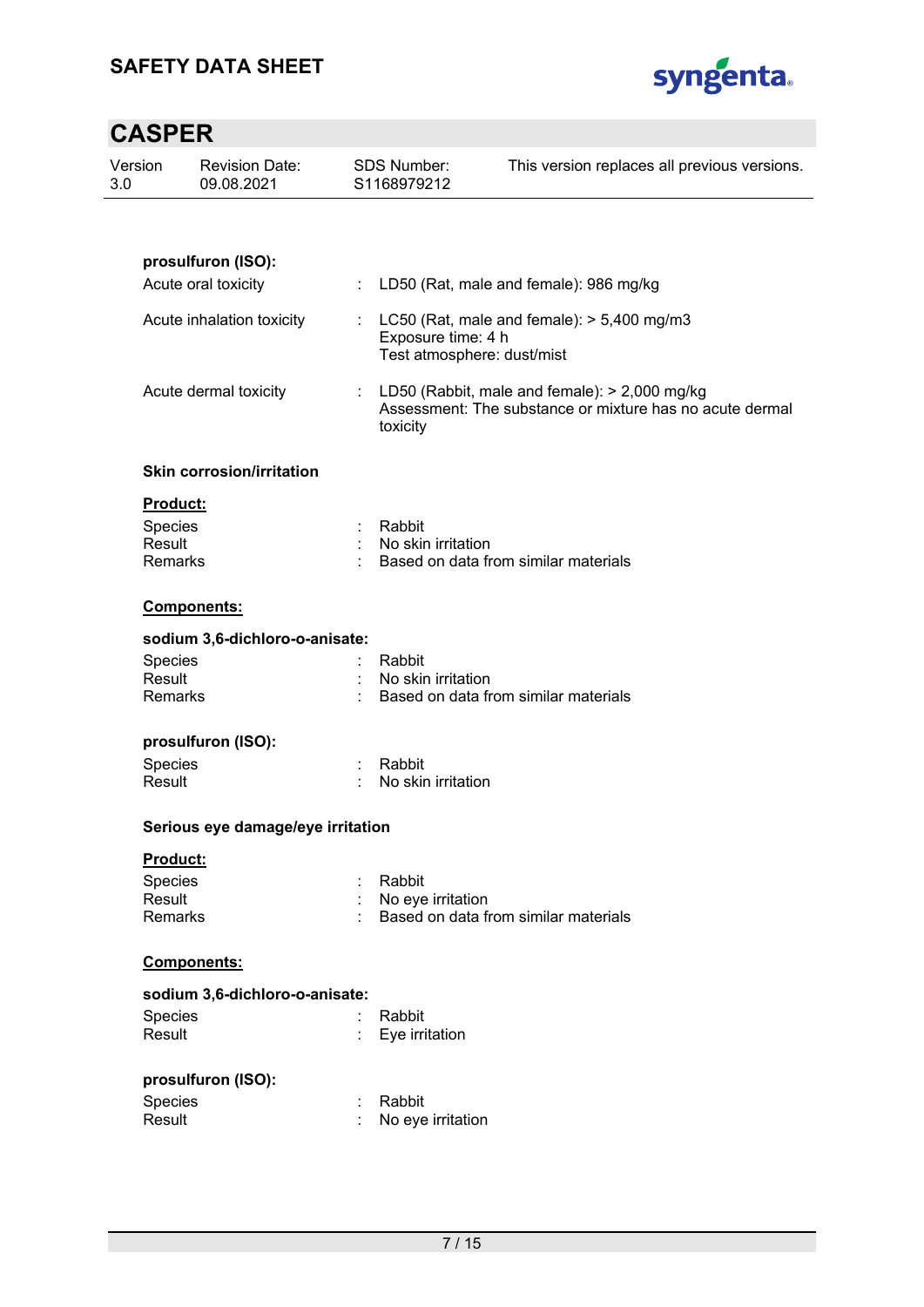

| Version<br>3.0           | <b>Revision Date:</b><br>09.08.2021    | SDS Number:<br>S1168979212  | This version replaces all previous versions.                                                                    |
|--------------------------|----------------------------------------|-----------------------------|-----------------------------------------------------------------------------------------------------------------|
|                          |                                        |                             |                                                                                                                 |
|                          | Respiratory or skin sensitisation      |                             |                                                                                                                 |
| <b>Product:</b>          |                                        |                             |                                                                                                                 |
|                          | <b>Test Type</b>                       | <b>Buehler Test</b>         |                                                                                                                 |
| Species                  |                                        | Guinea pig                  |                                                                                                                 |
| Result<br><b>Remarks</b> |                                        |                             | Did not cause sensitisation on laboratory animals.<br>Based on data from similar materials                      |
|                          | Components:                            |                             |                                                                                                                 |
|                          | sodium 3,6-dichloro-o-anisate:         |                             |                                                                                                                 |
| Species                  |                                        | Guinea pig                  |                                                                                                                 |
| Result                   |                                        |                             | Did not cause sensitisation on laboratory animals.                                                              |
|                          | prosulfuron (ISO):                     |                             |                                                                                                                 |
| Species                  |                                        | Guinea pig                  |                                                                                                                 |
| Result                   |                                        |                             | Did not cause sensitisation on laboratory animals.                                                              |
|                          | <b>Chronic toxicity</b>                |                             |                                                                                                                 |
|                          | <b>Germ cell mutagenicity</b>          |                             |                                                                                                                 |
|                          | Components:                            |                             |                                                                                                                 |
|                          | sodium 3,6-dichloro-o-anisate:         |                             |                                                                                                                 |
|                          | Germ cell mutagenicity -<br>Assessment | similar substances.         | Animal testing did not show any mutagenic effects.<br>Remarks: Information given is based on data obtained from |
|                          | prosulfuron (ISO):                     |                             |                                                                                                                 |
|                          | Germ cell mutagenicity -<br>Assessment |                             | : Animal testing did not show any mutagenic effects.                                                            |
|                          | Carcinogenicity                        |                             |                                                                                                                 |
|                          | <b>Components:</b>                     |                             |                                                                                                                 |
|                          | sodium 3,6-dichloro-o-anisate:         |                             |                                                                                                                 |
| ment                     | Carcinogenicity - Assess-              | similar substances.         | No evidence of carcinogenicity in animal studies.<br>Remarks: Information given is based on data obtained from  |
|                          | prosulfuron (ISO):                     |                             |                                                                                                                 |
| ment                     | Carcinogenicity - Assess-              | ÷                           | No evidence of carcinogenicity in animal studies.                                                               |
|                          | <b>Reproductive toxicity</b>           |                             |                                                                                                                 |
|                          | Components:                            |                             |                                                                                                                 |
|                          | sodium 3,6-dichloro-o-anisate:         |                             |                                                                                                                 |
|                          | Reproductive toxicity - As-            | No toxicity to reproduction |                                                                                                                 |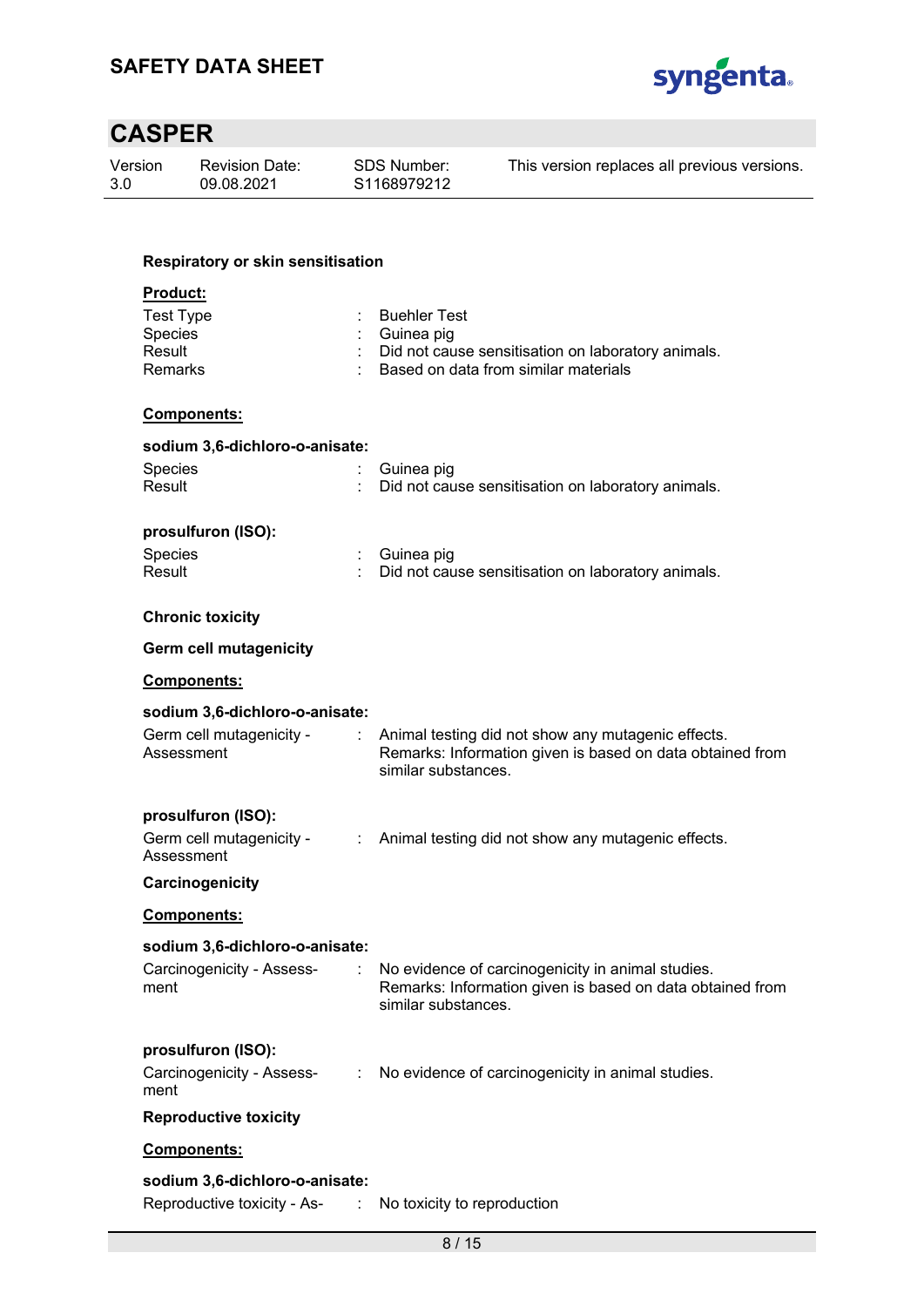

| Version<br>3.0 |                | <b>Revision Date:</b><br>09.08.2021                       | <b>SDS Number:</b><br>S1168979212  | This version replaces all previous versions.                   |
|----------------|----------------|-----------------------------------------------------------|------------------------------------|----------------------------------------------------------------|
|                |                |                                                           |                                    |                                                                |
|                | sessment       |                                                           | similar substances.                | Remarks: Information given is based on data obtained from      |
|                |                | prosulfuron (ISO):                                        |                                    |                                                                |
|                | sessment       | Reproductive toxicity - As- : No toxicity to reproduction |                                    |                                                                |
|                |                | <b>STOT - repeated exposure</b>                           |                                    |                                                                |
|                |                | Components:                                               |                                    |                                                                |
|                |                | sodium 3,6-dichloro-o-anisate:                            |                                    |                                                                |
|                | Assessment     |                                                           | organ toxicant, repeated exposure. | The substance or mixture is not classified as specific target  |
|                | <b>Remarks</b> |                                                           | stances.                           | Information given is based on data obtained from similar sub-  |
|                |                | <b>Repeated dose toxicity</b>                             |                                    |                                                                |
|                | Components:    |                                                           |                                    |                                                                |
|                |                | prosulfuron (ISO):                                        |                                    |                                                                |
|                | <b>Remarks</b> |                                                           |                                    | No adverse effect has been observed in chronic toxicity tests. |

#### **SECTION 12. ECOLOGICAL INFORMATION**

### **Ecotoxicity**

### **Product:**

| Toxicity to fish                                         | : LC50 (Oncorhynchus mykiss (rainbow trout)): $> 100$ mg/l<br>Exposure time: 96 h<br>Remarks: Based on data from similar materials                                         |
|----------------------------------------------------------|----------------------------------------------------------------------------------------------------------------------------------------------------------------------------|
| Toxicity to daphnia and other :<br>aquatic invertebrates | EC50 (Daphnia magna (Water flea)): > 100 mg/l<br>Exposure time: 48 h<br>Remarks: Based on data from similar materials                                                      |
| Toxicity to algae/aquatic<br>t.<br>plants                | ErC50 (Raphidocelis subcapitata (freshwater green alga)):<br>$0.319$ mg/l<br>Exposure time: 96 h<br>Remarks: Based on data from similar materials                          |
|                                                          | ErC50 (Lemna gibba (gibbous duckweed)): 0.0623 mg/l<br>Exposure time: 7 d<br>Remarks: Based on data from similar materials                                                 |
|                                                          | NOEC (Raphidocelis subcapitata (freshwater green alga)):<br>$0.025$ mg/l<br>End point: Growth rate<br>Exposure time: 96 h<br>Remarks: Based on data from similar materials |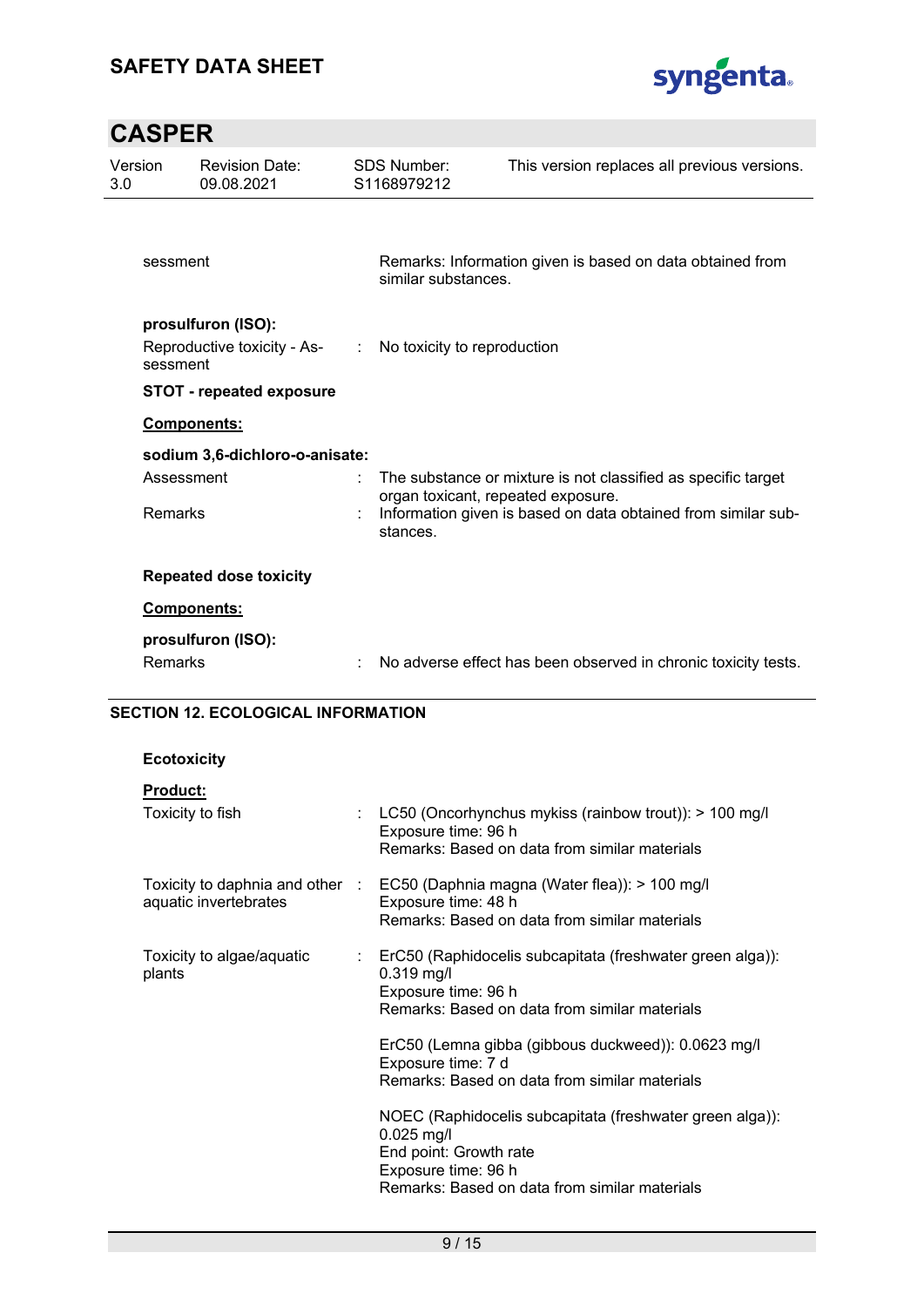

| <b>CASPER</b>  |                                                          |   |                                                               |                                                                                                                      |
|----------------|----------------------------------------------------------|---|---------------------------------------------------------------|----------------------------------------------------------------------------------------------------------------------|
| Version<br>3.0 | <b>Revision Date:</b><br>09.08.2021                      |   | <b>SDS Number:</b><br>S1168979212                             | This version replaces all previous versions.                                                                         |
|                |                                                          |   | End point: Growth rate<br>Exposure time: 7 d                  | NOEC (Lemna gibba (gibbous duckweed)): 0.025 mg/l<br>Remarks: Based on data from similar materials                   |
|                | <b>Components:</b>                                       |   |                                                               |                                                                                                                      |
|                | sodium 3,6-dichloro-o-anisate:                           |   |                                                               |                                                                                                                      |
|                | Toxicity to fish                                         |   | Exposure time: 96 h<br>similar substances.                    | LC50 (Oncorhynchus mykiss (rainbow trout)): > 100 mg/l<br>Remarks: Information given is based on data obtained from  |
| plants         | Toxicity to algae/aquatic                                | ÷ | Exposure time: 120 h<br>similar substances.                   | EC50 (Skeletonema costatum (marine diatom)): 0.58 mg/l<br>Remarks: Information given is based on data obtained from  |
|                |                                                          |   | Exposure time: 120 h<br>similar substances.                   | NOEC (Skeletonema costatum (marine diatom)): 0.011 mg/l<br>Remarks: Information given is based on data obtained from |
|                | <b>Ecotoxicology Assessment</b>                          |   |                                                               |                                                                                                                      |
|                | Acute aquatic toxicity                                   | ÷ | Very toxic to aquatic life.                                   |                                                                                                                      |
|                | prosulfuron (ISO):                                       |   |                                                               |                                                                                                                      |
|                | Toxicity to fish                                         |   | Exposure time: 96 h                                           | LC50 (Oncorhynchus mykiss (rainbow trout)): > 100 mg/l                                                               |
|                | Toxicity to daphnia and other :<br>aquatic invertebrates |   | Exposure time: 48 h                                           | EC50 (Daphnia magna (Water flea)): > 120 mg/l                                                                        |
| plants         | Toxicity to algae/aquatic                                |   | $0.074$ mg/l<br>Exposure time: 72 h                           | ErC50 (Raphidocelis subcapitata (freshwater green alga)):                                                            |
|                |                                                          |   | $0.008$ mg/l<br>End point: Growth rate<br>Exposure time: 72 h | NOEC (Raphidocelis subcapitata (freshwater green alga)):                                                             |
|                |                                                          |   | Exposure time: 14 d                                           | EC50 (Lemna gibba (gibbous duckweed)): 0.00126 mg/l                                                                  |
|                |                                                          |   | Exposure time: 14 d                                           | NOEC (Lemna gibba (gibbous duckweed)): 0.00083 mg/l                                                                  |
| icity)         | M-Factor (Acute aquatic tox-                             | ÷ | 100                                                           |                                                                                                                      |
| icity)         | Toxicity to fish (Chronic tox-                           | ÷ | Exposure time: 21 d                                           | NOEC (Oncorhynchus mykiss (rainbow trout)): 5.8 mg/l                                                                 |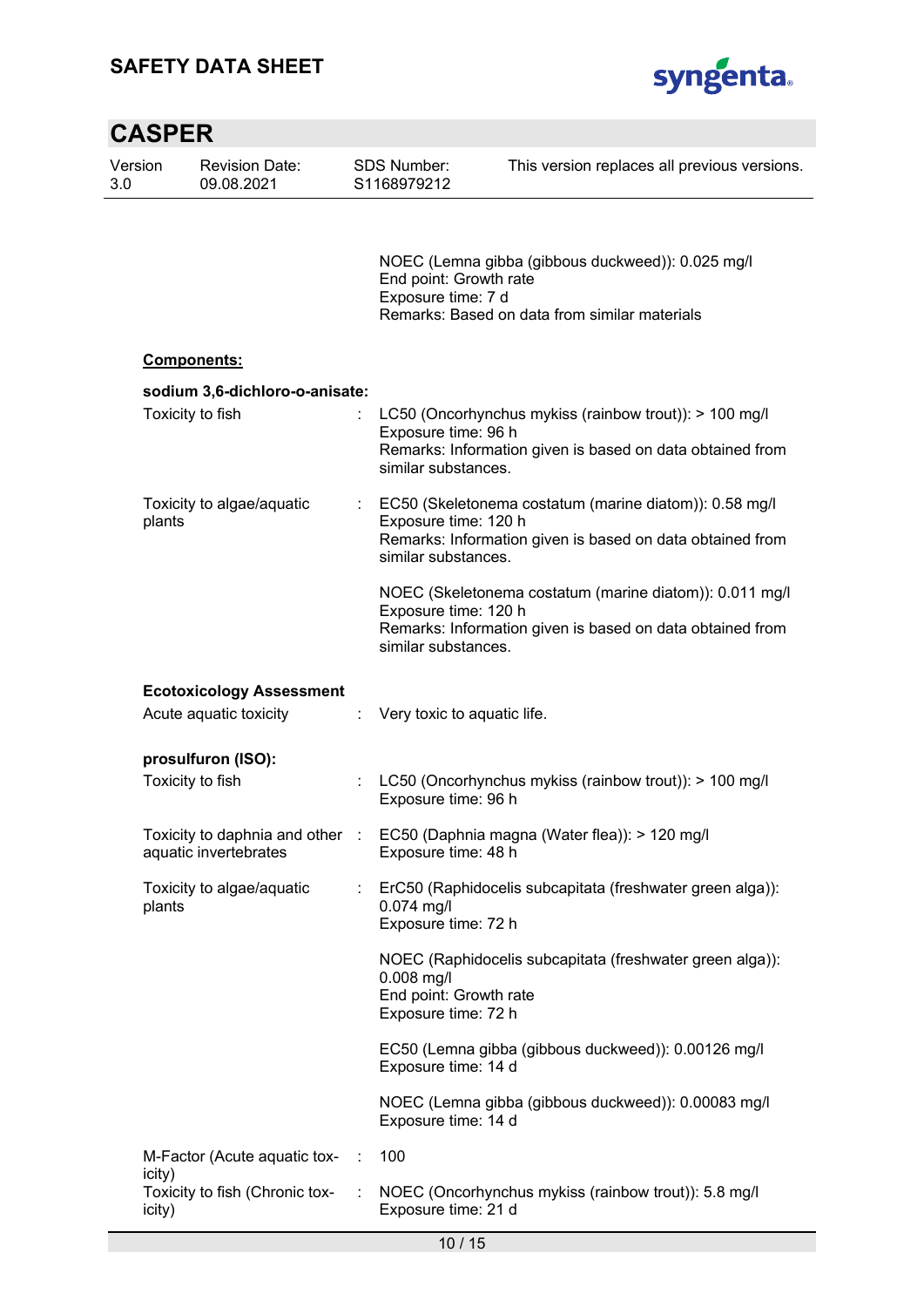

| Version<br>3.0 | <b>Revision Date:</b><br>09.08.2021                              | <b>SDS Number:</b><br>S1168979212 | This version replaces all previous versions.                                                    |
|----------------|------------------------------------------------------------------|-----------------------------------|-------------------------------------------------------------------------------------------------|
|                |                                                                  |                                   |                                                                                                 |
|                | Toxicity to daphnia and other :<br>aquatic invertebrates (Chron- | Exposure time: 21 d               | NOEC (Daphnia magna (Water flea)): 32 mg/l                                                      |
|                | ic toxicity)<br>M-Factor (Chronic aquatic                        | 100                               |                                                                                                 |
|                | toxicity)<br>Toxicity to microorganisms                          | Exposure time: 3 h                | EC50 (activated sludge): > 100 mg/l                                                             |
|                | <b>Persistence and degradability</b>                             |                                   |                                                                                                 |
|                | Components:                                                      |                                   |                                                                                                 |
|                | sodium 3,6-dichloro-o-anisate:                                   |                                   |                                                                                                 |
|                | Biodegradability                                                 | similar substances.               | Result: Not readily biodegradable.<br>Remarks: Information given is based on data obtained from |
|                | silica:                                                          |                                   |                                                                                                 |
|                | Biodegradability                                                 |                                   | Result: Not readily biodegradable.                                                              |
|                | prosulfuron (ISO):                                               |                                   |                                                                                                 |
|                | Biodegradability                                                 |                                   | Result: Not readily biodegradable.                                                              |
|                | Stability in water                                               | Degradation half life: 45 - 60 d  | Remarks: Product is not persistent.                                                             |
|                | <b>Bioaccumulative potential</b>                                 |                                   |                                                                                                 |
|                | <b>Components:</b>                                               |                                   |                                                                                                 |
|                | sodium 3,6-dichloro-o-anisate:                                   |                                   |                                                                                                 |
|                | Bioaccumulation                                                  |                                   | Remarks: Low bioaccumulation potential.<br>Based on data from similar materials                 |
|                | prosulfuron (ISO):                                               |                                   |                                                                                                 |
|                | Bioaccumulation                                                  |                                   | Remarks: Low bioaccumulation potential.                                                         |
|                | Partition coefficient: n-<br>octanol/water                       | log Pow: -0.76 (25 °C)<br>pH: 9.0 |                                                                                                 |
|                |                                                                  | log Pow: -0.21 (25 °C)<br>pH: 6.9 |                                                                                                 |
|                |                                                                  | log Pow: 1.5 (25 °C)<br>pH: 5.0   |                                                                                                 |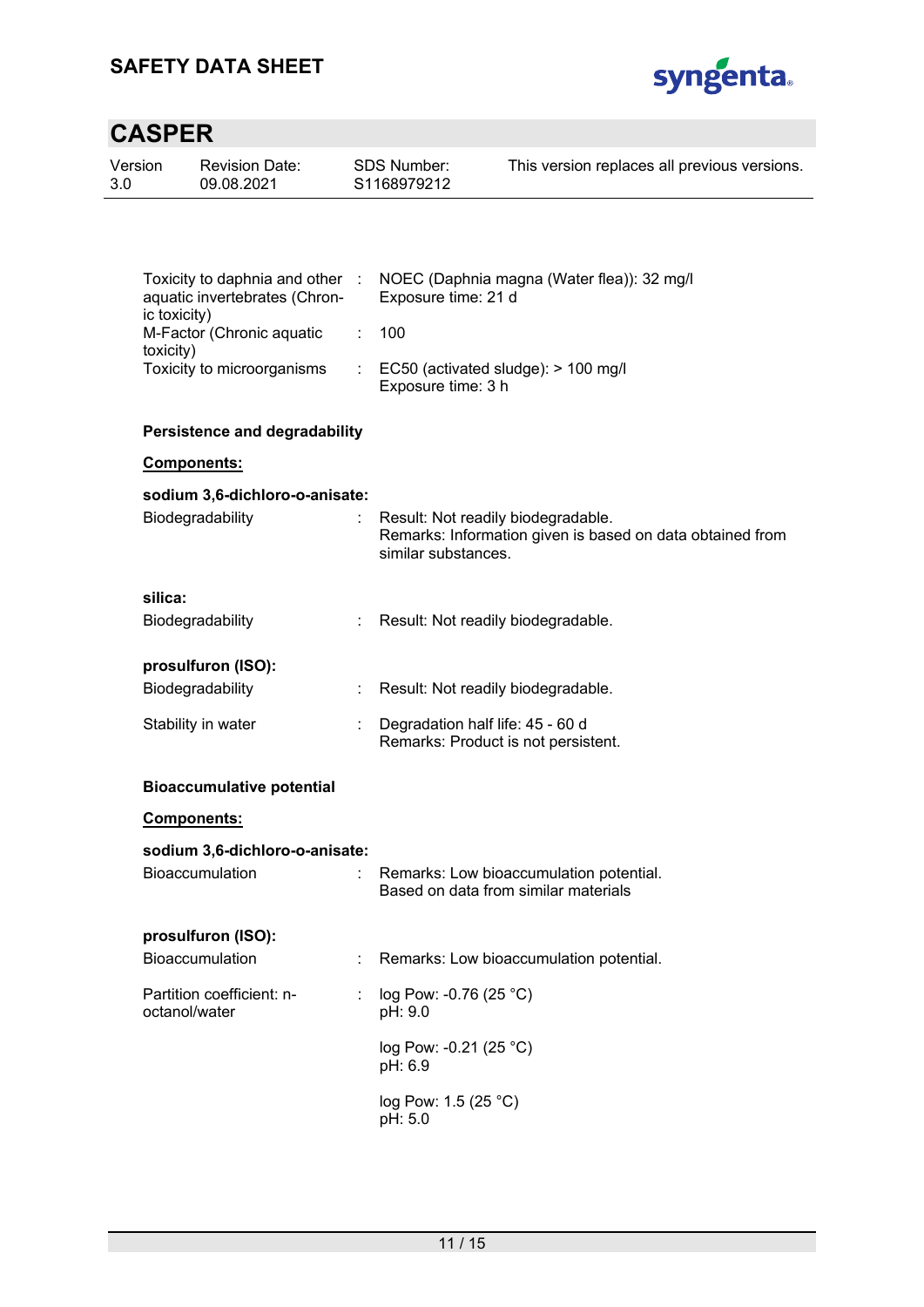

| Version<br><b>Revision Date:</b><br>3.0<br>09.08.2021 |                   | <b>SDS Number:</b><br>S1168979212                  | This version replaces all previous versions. |                              |                                                                                                                                                                                     |
|-------------------------------------------------------|-------------------|----------------------------------------------------|----------------------------------------------|------------------------------|-------------------------------------------------------------------------------------------------------------------------------------------------------------------------------------|
|                                                       |                   | <b>Mobility in soil</b>                            |                                              |                              |                                                                                                                                                                                     |
|                                                       |                   | Components:                                        |                                              |                              |                                                                                                                                                                                     |
|                                                       |                   | sodium 3,6-dichloro-o-anisate:                     |                                              |                              |                                                                                                                                                                                     |
|                                                       |                   | Distribution among environ-<br>mental compartments |                                              |                              | Remarks: Very highly mobile in soil.<br>Based on data from similar materials                                                                                                        |
|                                                       |                   | Stability in soil                                  |                                              | Dissipation time: 1.4 - 11 d | Percentage dissipation: 50 %<br>Remarks: Product is not persistent.<br>Based on data from similar materials                                                                         |
|                                                       |                   | prosulfuron (ISO):                                 |                                              |                              |                                                                                                                                                                                     |
|                                                       |                   | Distribution among environ-<br>mental compartments | t                                            |                              | Remarks: Highly mobile in soils                                                                                                                                                     |
|                                                       | Stability in soil |                                                    |                                              | Dissipation time: 11 d       | Percentage dissipation: 50 % (DT50)<br>Remarks: Product is not persistent.                                                                                                          |
|                                                       |                   | Other adverse effects                              |                                              |                              |                                                                                                                                                                                     |
|                                                       |                   | <u>Components:</u>                                 |                                              |                              |                                                                                                                                                                                     |
|                                                       |                   | sodium 3,6-dichloro-o-anisate:                     |                                              |                              |                                                                                                                                                                                     |
|                                                       | assessment        | Results of PBT and vPvB                            |                                              |                              | This substance is not considered to be persistent, bioaccumu-<br>lating and toxic (PBT). This substance is not considered to be<br>very persistent and very bioaccumulating (vPvB). |
|                                                       | silica:           |                                                    |                                              |                              |                                                                                                                                                                                     |
|                                                       | assessment        | Results of PBT and vPvB                            |                                              |                              | This substance is not considered to be persistent, bioaccumu-<br>lating and toxic (PBT). This substance is not considered to be<br>very persistent and very bioaccumulating (vPvB). |
|                                                       | assessment        | prosulfuron (ISO):<br>Results of PBT and vPvB      |                                              |                              | This substance is not considered to be persistent, bioaccumu-<br>lating and toxic (PBT). This substance is not considered to be<br>very persistent and very bioaccumulating (vPvB). |

### **SECTION 13. DISPOSAL CONSIDERATIONS**

| <b>Disposal methods</b> |                                                                                                                                                                                                          |
|-------------------------|----------------------------------------------------------------------------------------------------------------------------------------------------------------------------------------------------------|
| Waste from residues     | : Do not contaminate ponds, waterways or ditches with chemi-<br>cal or used container.<br>Do not dispose of waste into sewer.<br>Where possible recycling is preferred to disposal or incinera-<br>tion. |
| Contaminated packaging  | If recycling is not practicable, dispose of in compliance with<br>local regulations.<br>: Non-returnable containers:<br>Triple rinse containers.                                                         |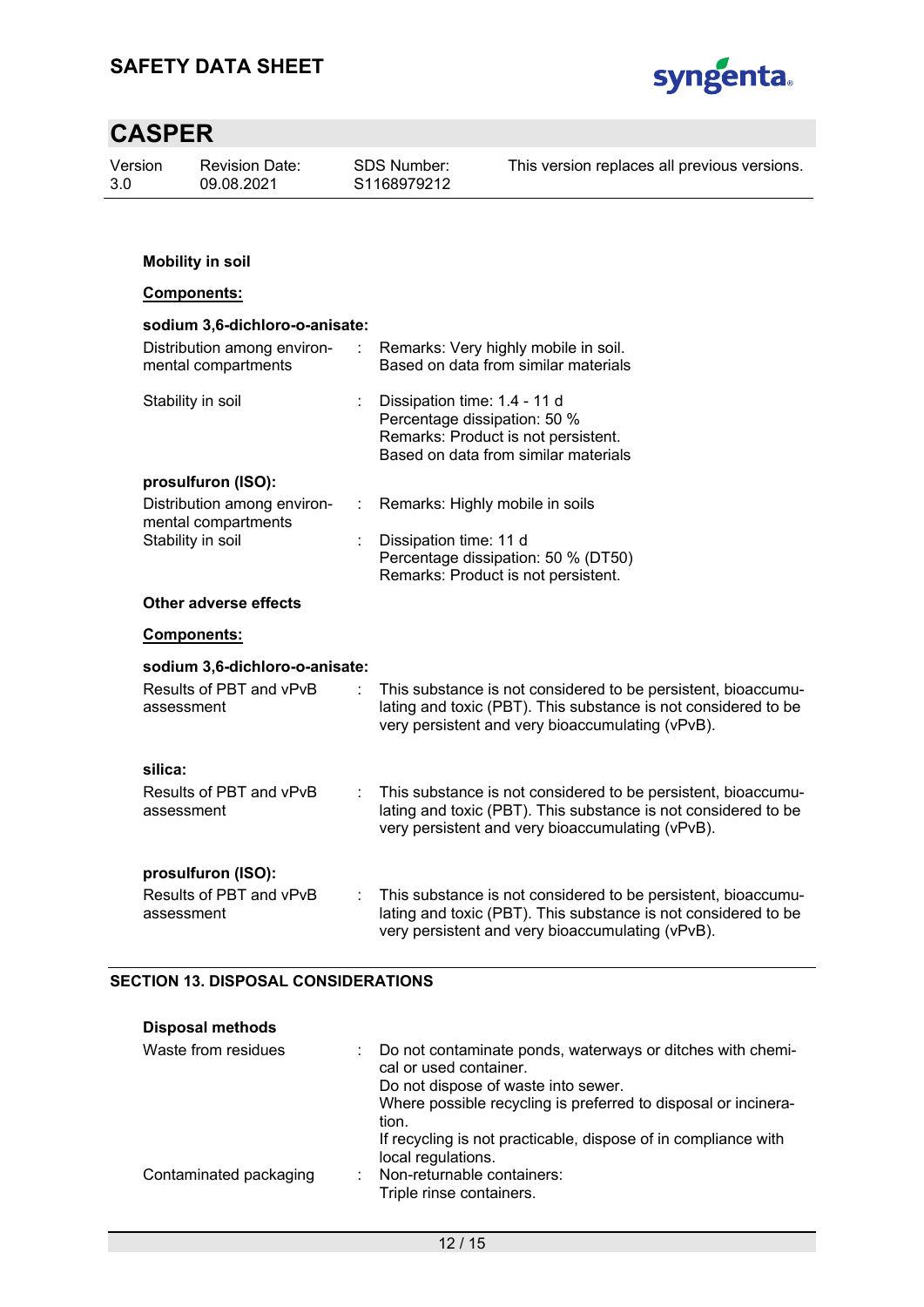### **SAFETY DATA SHEET**



| <b>CASPER</b>  |                                     |                                        |                                              |
|----------------|-------------------------------------|----------------------------------------|----------------------------------------------|
| Version<br>3.0 | <b>Revision Date:</b><br>09.08.2021 | SDS Number:<br>S <sub>1168979212</sub> | This version replaces all previous versions. |
|                |                                     |                                        |                                              |

Add rinsings to spray tank

If recycling, replace cap and return clean containers to recycler or designated collection point. Containers marked with the drumMUSTER container logo can be taken to a drumMUS-TER collection site (02 6206 6868, www.drummuster.org.au). Empty containers can be landfilled, when in accordance with the local regulations.

If no landfill is available, bury the containers below 500 mm in a disposal pit specifically marked and set up for this purpose clear of waterways, desirable vegetation and tree roots. Empty containers and product should not be burnt. Returnable containers:

Empty contents fully into application equipment. Close all valves and return to point of supply for refill or storage.

#### **SECTION 14. TRANSPORT INFORMATION**

#### **International Regulations**

| <b>UNRTDG</b><br>UN number<br>Proper shipping name |   | <b>UN 3077</b><br>ENVIRONMENTALLY HAZARDOUS SUBSTANCE, SOLID,                         |
|----------------------------------------------------|---|---------------------------------------------------------------------------------------|
| Class                                              |   | N.O.S.<br>(PROSULFURON)<br>9                                                          |
| Packing group<br>Labels                            |   | $\mathbf{III}$<br>9                                                                   |
| <b>IATA-DGR</b>                                    |   |                                                                                       |
| UN/ID No.<br>Proper shipping name                  | ÷ | <b>UN 3077</b><br>Environmentally hazardous substance, solid, n.o.s.<br>(PROSULFURON) |
| Class                                              |   | 9                                                                                     |
| Packing group                                      |   | III                                                                                   |
| Labels                                             |   | Miscellaneous                                                                         |
| Packing instruction (cargo<br>aircraft)            |   | 956                                                                                   |
| Packing instruction (passen-<br>ger aircraft)      |   | 956                                                                                   |
| Environmentally hazardous                          |   | yes                                                                                   |
| <b>IMDG-Code</b>                                   |   |                                                                                       |
| UN number                                          |   | <b>UN 3077</b>                                                                        |
| Proper shipping name                               |   | ENVIRONMENTALLY HAZARDOUS SUBSTANCE, SOLID,<br>N.O.S.<br>(PROSULFURON)                |
| Class                                              |   | 9                                                                                     |
| Packing group                                      |   | Ш                                                                                     |
| Labels                                             |   | 9                                                                                     |
| EmS Code                                           |   | $F-A, S-F$                                                                            |
| Marine pollutant                                   |   | yes                                                                                   |

#### **Transport in bulk according to Annex II of MARPOL 73/78 and the IBC Code**

Not applicable for product as supplied.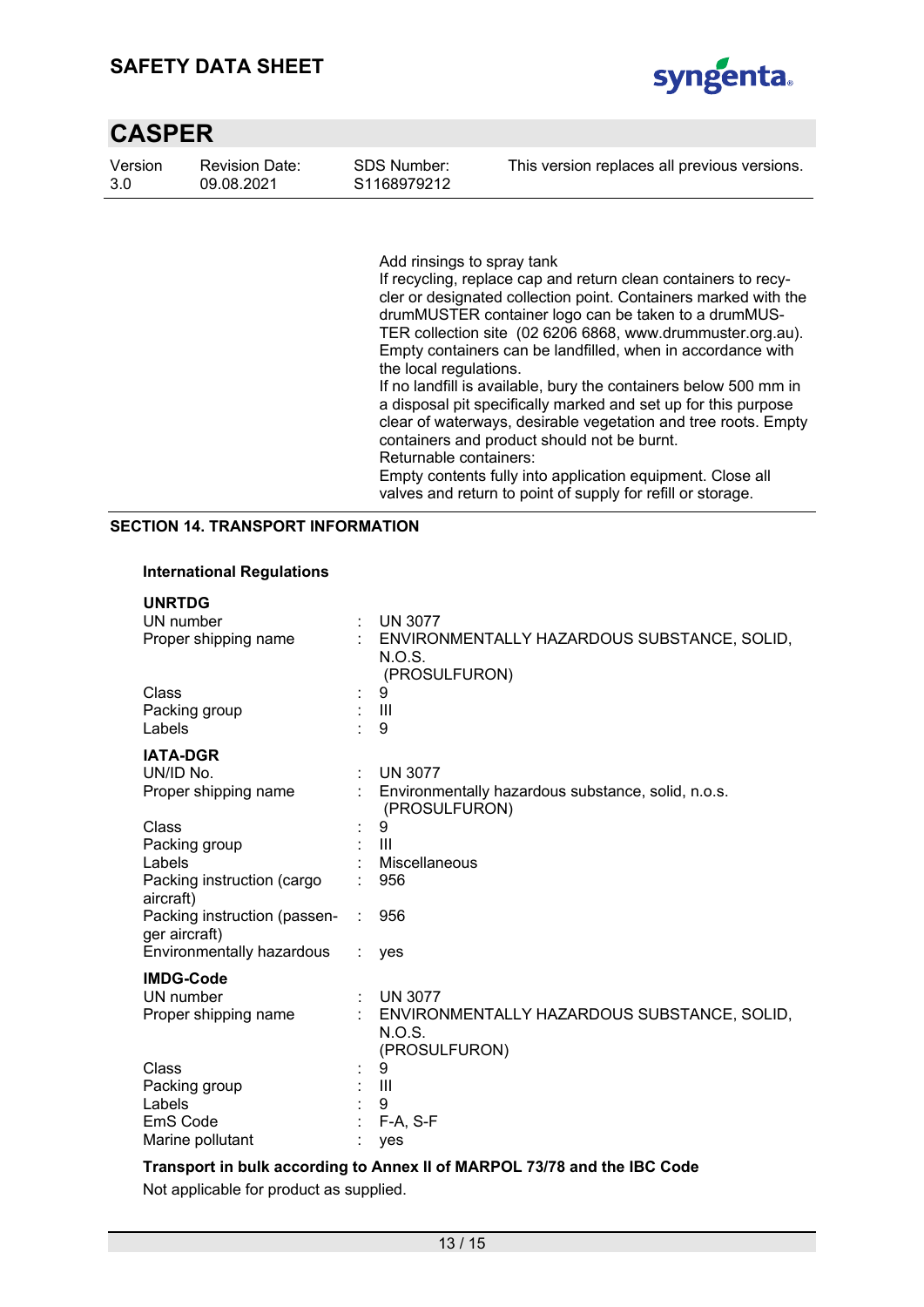

| Version<br>3.0       | <b>Revision Date:</b><br>09.08.2021 | <b>SDS Number:</b><br>S1168979212 | This version replaces all previous versions.                                                                                                                                                                                                                                                                                                           |
|----------------------|-------------------------------------|-----------------------------------|--------------------------------------------------------------------------------------------------------------------------------------------------------------------------------------------------------------------------------------------------------------------------------------------------------------------------------------------------------|
|                      |                                     |                                   |                                                                                                                                                                                                                                                                                                                                                        |
|                      | <b>National Regulations</b>         |                                   |                                                                                                                                                                                                                                                                                                                                                        |
| <b>ADG</b>           |                                     |                                   |                                                                                                                                                                                                                                                                                                                                                        |
| UN number            |                                     | <b>UN 3077</b>                    |                                                                                                                                                                                                                                                                                                                                                        |
| Proper shipping name |                                     | N.O.S.                            | ENVIRONMENTALLY HAZARDOUS SUBSTANCE, SOLID,<br>(PROSULFURON)                                                                                                                                                                                                                                                                                           |
| Class                |                                     | 9<br>÷.                           |                                                                                                                                                                                                                                                                                                                                                        |
| Packing group        |                                     | Ш                                 |                                                                                                                                                                                                                                                                                                                                                        |
| Labels               |                                     | 9                                 |                                                                                                                                                                                                                                                                                                                                                        |
| Hazchem Code         |                                     | 2Z                                |                                                                                                                                                                                                                                                                                                                                                        |
| <b>Remarks</b>       |                                     |                                   | Environmentally Hazardous Substances meeting the descrip-<br>tions of UN 3077 or UN 3082 are not subject to the Australian<br>Code for the Transport of Dangerous Goods (ADG). This ap-<br>plies when transported by road or rail in packagings that do<br>not incorporate a receptacle exceeding 500 kg(L) or IBCs per<br>ADG Special Provision AU01. |

#### **Special precautions for user**

The transport classification(s) provided herein are for informational purposes only, and solely based upon the properties of the unpackaged material as it is described within this Safety Data Sheet. Transportation classifications may vary by mode of transportation, package sizes, and variations in regional or country regulations.

#### **SECTION 15. REGULATORY INFORMATION**

| Safety, health and environmental regulations/legislation specific for the substance or mix-<br>ture |                                                                                                                                                                                                  |
|-----------------------------------------------------------------------------------------------------|--------------------------------------------------------------------------------------------------------------------------------------------------------------------------------------------------|
| Schedule 6<br>Standard for the Uniform<br>Scheduling of Medicines and<br><b>Poisons</b>             |                                                                                                                                                                                                  |
| <b>Prohibition/Licensing Requirements</b>                                                           | There is no applicable prohibition,<br>authorisation and restricted use<br>requirements, including for carcino-<br>gens referred to in Schedule 10 of<br>the model WHS Act and Regula-<br>tions. |
| <b>Product Registration Number</b>                                                                  | APVMA Approval No. 63890<br>÷                                                                                                                                                                    |

#### **SECTION 16. OTHER INFORMATION**

Revision Date : 09.08.2021 Items where changes have been made to the previous version are highlighted in the body of this document by two vertical lines.

Date format : dd.mm.yyyy

#### **Full text of other abbreviations**

AU OEL : Australia. Workplace Exposure Standards for Airborne Contaminants.